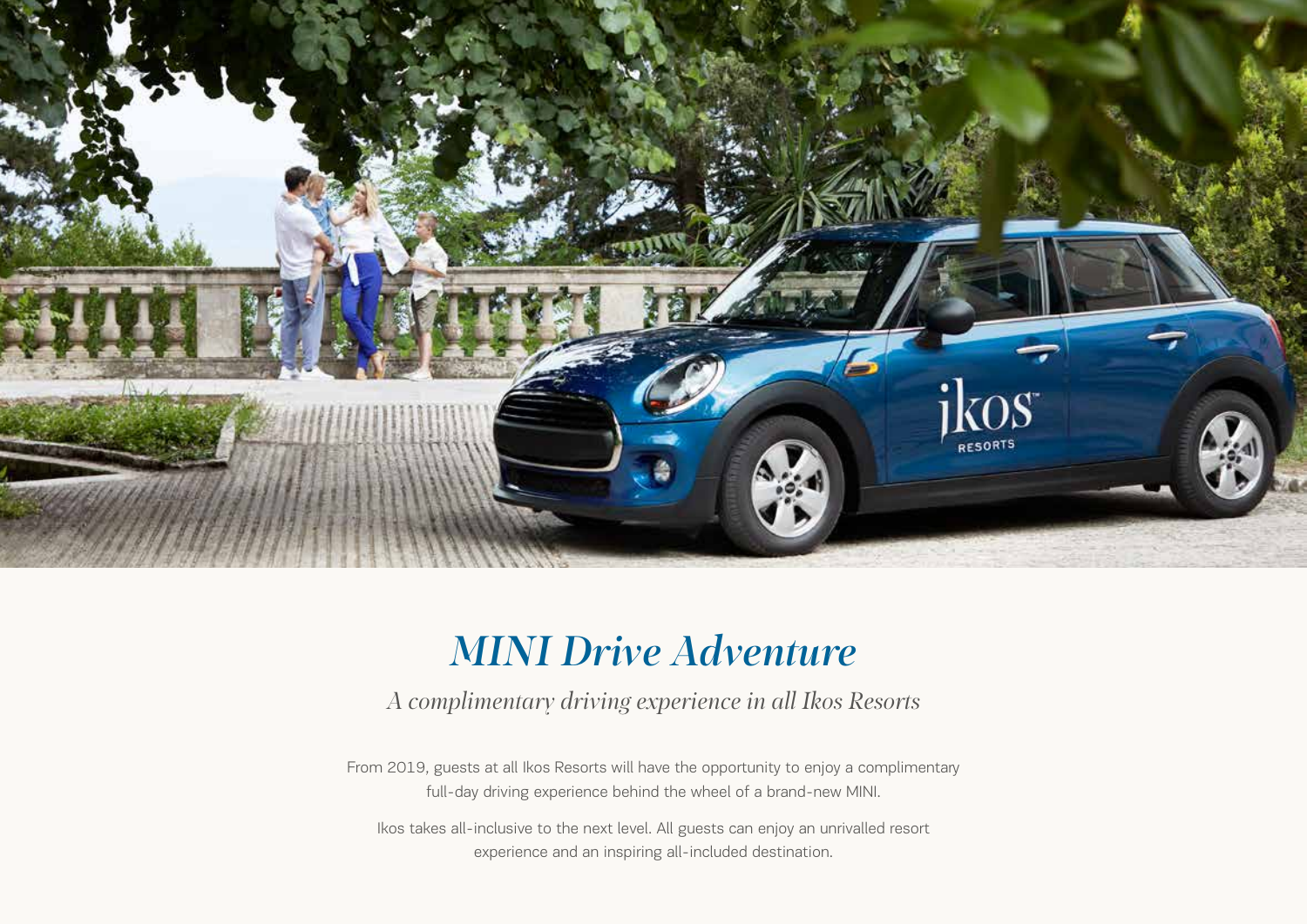

## *MINI Drive Adventure*

*A complimentary driving experience for all guests*

This MINI Drive Adventure is another great addition to the Infinite Lifestyle offering where guests enjoy exceptional services and value at no extra cost.

Get behind the wheel of a MINI and head out to explore the spectacular local scenery and all it has to offer. Comfortable, compact and complimentary, our MINI Drive Adventure is the perfect way to get a real feel for your destination.

Ikos Resorts provide guests with an unrivalled experience, both in and out of each hotel. Local must-visit destinations and 'top things to do' offer them the chance to explore local history, culture and nature. It's a fabulous opportunity for guests to have a lot of fun in an iconic car, while enriching their holiday experience and supporting local communities.

All guests with a valid driving licence can enjoy the MINI Drive Adventure at no extra cost – by simply pre-booking a date to suit them with Guest Services at their resort.



*For added ease and convenience, the Ikos Mobile App lists all the local places of interest, so guests simply need to tap the app to get directions on their phones.*